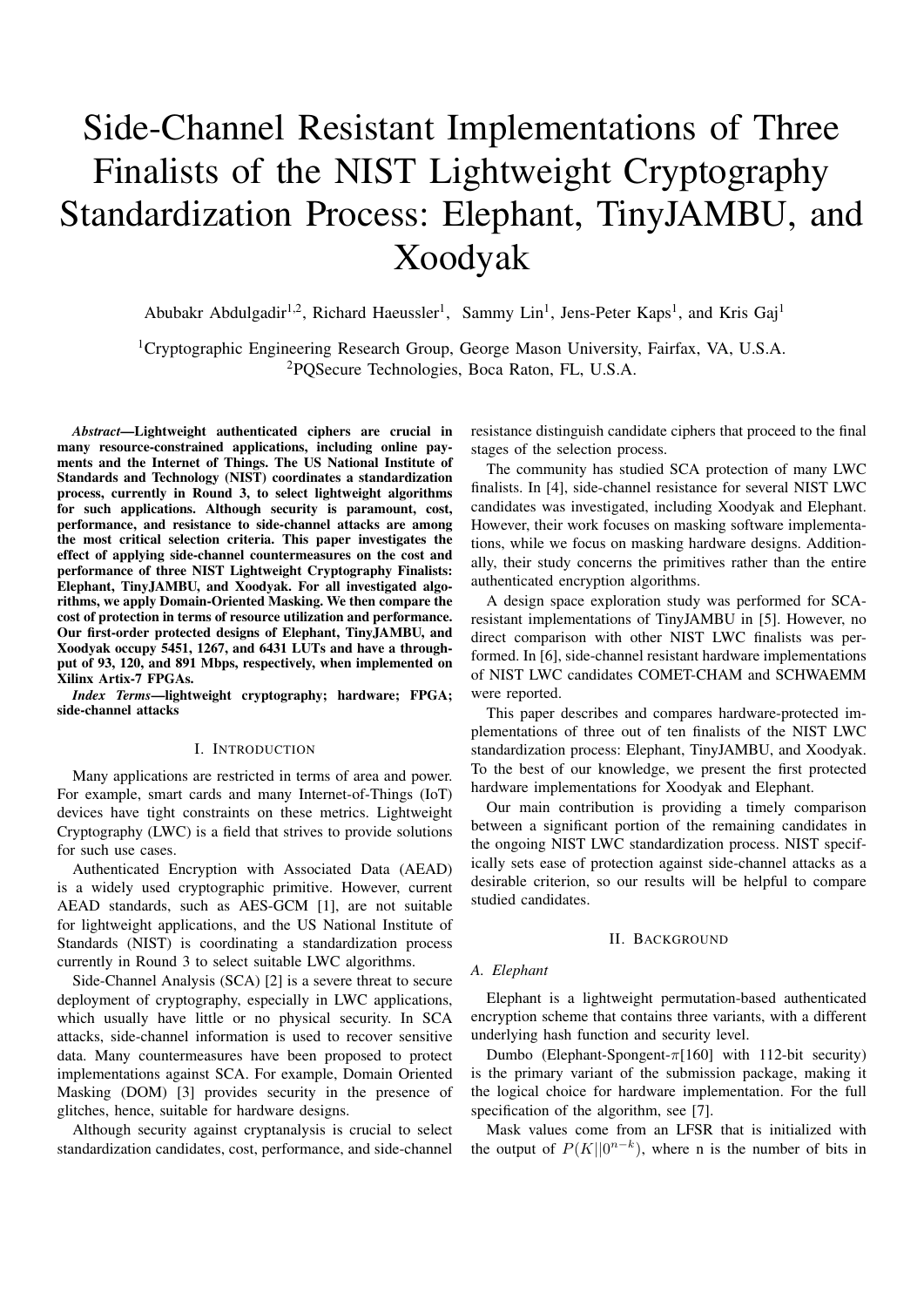the state, and k is the number of bits in the key (128). Once initialized, the following equation updates the LFSR:

$$
(x_0, ..., x_{19}) \rightarrow (x_1, ..., x_{19}, x_0 \ll 3 \oplus x_3 \ll 7 \oplus x_{13} \gg 7)
$$

Dumbo's permutation consists of 80 rounds of the Spongent lightweight hash function. Each round of Spongent consists of 3 layers: a) Xor with the ICounter, b) S-box Layer, and c) pLayer.

## *B. TinyJAMBU*

TinyJAMBU [8] is a lightweight variant of JAMBU, a CAESAR Round-3 candidate. To update its state, TinyJAMBU uses a keyed permutation based on a Nonlinear Feedback Shift Register (NLFSR). To perform the permutation, the NLFSR is updated by calculating the *feedback* bit(s) as a function of the state and the key. Then, the state register is shifted to the right. Depending on how the permutation is implemented, multiple feedback bits can be calculated in parallel.

The TinyJAMBU-128 variant has a 128-bit state and uses a 128-bit key, 96-bit nonce, and 64-bit tag. The data (associated data and plaintext/ciphertext) is processed in 32-bit blocks. The specification defines 3-bit constants called *FrameBits* that are different for the nonce, associated data, plaintext/ciphertext, and finalization.

#### *C. Xoodyak*

Xoodyak [9] is a cryptographic primitive designed to perform authenticated encryption with associated data (AEAD), hashing. The permutation used in Xoodyak, called Xoodoo, is a Keccak-*f* inspired permutation that iteratively applies a round function to a 384-bit state. In Xoodyak, the number of rounds is 12.

The 384-bit state can be seen as a 3D array with three  $4 \times 32$  horizontal planes A0, A1, and A2. The round function consists of the application of a mixing layer  $\theta$ , plane shifting  $\rho_{west}$ , round constant addition *ι*, nonlinear layer  $\chi$ , and a plane shifting  $\rho_{east}$ . The most critical operation in the Xoodoo permutation from the SCA countermeasure perspective is  $\chi$ since it is the only operation that is nonlinear. We show the details of this operation below and omit other operations to save space. In the equations below,  $\oplus$  is a bitwise XOR,  $\overline{A}$  is a bitwise negation of A, and · is bitwise AND.

$$
B_0 \leftarrow \overline{A_1} \cdot A_2
$$
  
\n
$$
B_1 \leftarrow \overline{A_2} \cdot A_0
$$
  
\n
$$
B_2 \leftarrow \overline{A_0} \cdot A_1
$$
  
\n
$$
A_y \leftarrow A_y \oplus B_y \quad \text{for } y \in \{0, 1, 2\}
$$

# III. METHODOLOGY

Our implementations are fully compatible with the GMU LWC Hardware API [10]. This feature enables direct comparison with other LWC Hardware API compliant implementations. For protected implementations, we leverage the LWC API extension developed in [6]. This extension facilitates the development and verification of SCA-protected designs by supporting I/O of data in a shared format. For SCA-protected designs, we used the DOM countermeasure since it provides



Fig. 1. Elephant: A round of the Spongent permutation

security in the presence of glitches with a relatively low area overhead and randomness requirements. To provide the random bits required for the DOM countermeasure, we utilize a Pseudo-Random Number Generator (PRNG) based on Trivium [11], which is seeded using data provided through the RDI port.

Protected implementations process data in shares that are not mixed unless proper precautions are taken. The first-order SCA resistance was confirmed using the TVLA methodology. All designs were benchmarked in an Artix-7 FPGA in terms of area in LUTs, Throughput in Mbps, power in mW, and energyper-bit in nJ/bit.

We benchmarked all designs in Xilinx Artix-7 FPGA using Vivado 2020.1 for synthesis and implementation. Minerva [12] was used to search for optimized tool settings to achieve the maximum frequency.

#### IV. BASELINE UNPROTECTED IMPLEMENTATIONS

#### *A. Elephant*

The  ${mask}_{K}$  values are written such that  ${mask}_{K}^{0}$  is the previous mask,  $mask_K^1$  is the current mask, and  $mask_K^2$  is the next mask. In our implementation, these masks are calculated using a Linear Feedback Shift Register (LFSR).

Fig. 1 shows the implementation of one round of the Spongent permutation. A 7-bit LFSR is initialized to 1111010, and then updated in each subsequent round. The ICounter layer takes the LFSR's output and XORs it with the lowest 7-bits of the input. Additionally, the LFSR's output bits are reversed and then XORed with the highest 7-bits of the input. The output of the ICounter layer proceeds into the S-box layer, which consists of forty 4-bit S-boxes. The S-boxes are implemented as lookup tables. The permutation's final layer is the pLayer, which shifts bit locations based on the following equation.

$$
P_{160}(x) = \begin{cases} 40 \cdot x \text{ mod } 159 & \text{if } x \in \{0, ..., 158\} \\ 159, & \text{if } x = 159 \end{cases} \tag{1}
$$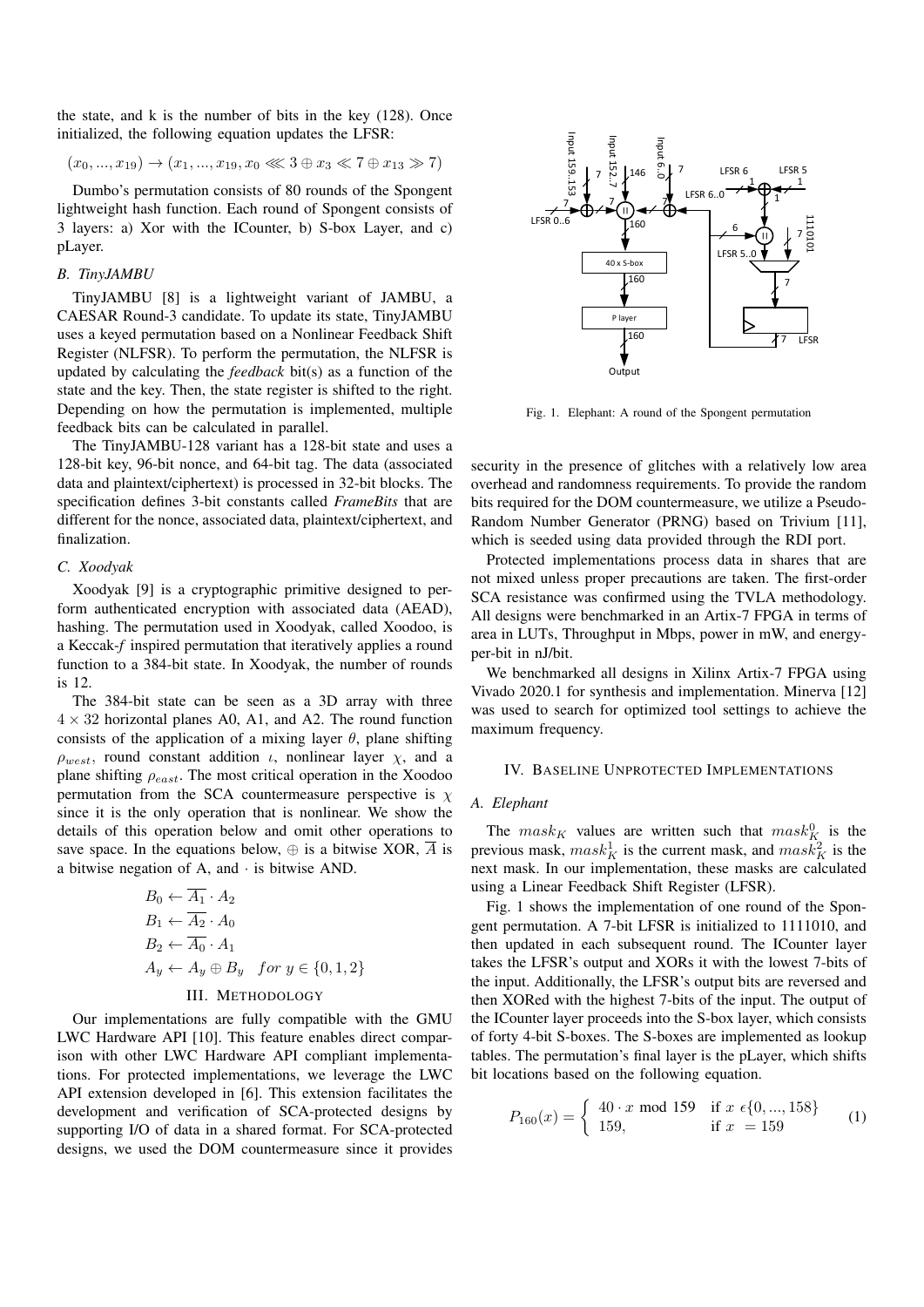

Fig. 2. Unprotected implementation of TinyJAMBU

## *B. TinyJAMBU*

The top-level block diagram of the unprotected implementation of TinyJAMBU is shown in Fig. 2.

The key is accepted 32 bits at a time and stored internally in a shift register. Next, the nonce is accepted, and the initialization phase is completed. The associated data is absorbed 32 bits at a time and used to update the state. During encryption, the plaintext is absorbed, and at the same time, the ciphertext is generated. Finally, the tag is generated. When performing decryption, the ciphertext is absorbed, and plaintext is produced. Finally, the tag is calculated and compared to the expected tag, and the status code is emitted based on the comparison outcome. The NLFSR is designed to be capable of computing between 1 and 32 feedback bits in one clock cycle. This value can be configured during synthesis using the parameter *N* which denotes the number of feedback bits computed in parallel.

#### *C. Xoodyak*

We developed a full-width variant of Xoodyak where the 384-bit state register can be read or written in one clock cycle. All input and output ports are 32-bit wide. The datapath of this variant is depicted in Fig. 3.

The key and **bdi** ports are used to accept secret data (key) and public data (public message number, AD and plaintext/ciphertext), respectively. The bdo port is used to output ciphertext/plaintext and tag.

The design is composed of two major units: The Xoodoo permutation and Cyclist\_ops unit. The Xoodoo permutation applies the round function to the state 12 times. The Xoodoo round function is implemented in combinational logic, and the whole permutation needs 12 clock cycles. The Xoodoo round function takes 384 bits as input and passes it through the  $\theta$ ,  $\rho_{west}$ ,  $\iota$ ,  $\chi$  and  $\rho_{east}$  layers discussed in Section II-C. For the  $\iota$  layer, we use a  $12 \times 12$  ROM to store the round constants.



Fig. 3. Full-Width Unprotected Xoodyak

The Cyclist ops unit takes input (key or data) 32 bits at a time and applies padding when necessary. It also adds the *cu* and the *cd* constants in the UP and DOWN operations, respectively. For the DOWN operation, a multiplexer is used to extract the specific word where new data must be added, and another multiplexer to recombine the affected portion of the state with the unaffected part to be written back to the state.

#### V. PROTECTED IMPLEMENTATIONS

#### *A. Elephant*

The S-box operations within the Spongent permutation are nonlinear. Protecting the S-box using DOM requires that the Sbox be reduced to its algebraic normal form (ANF). The ANF of the Elephant S-box was obtained using software developed for decomposition of S-boxes [13], [14]. The S-box's ANF is as follows:

$$
F[x, w, v, u] = [EDB0214F7A859C36]
$$

$$
F[0] = 0 + u + v + w \cdot v + x
$$
  
\n
$$
F[1] = 1 + u + w \cdot v + x \cdot u + x \cdot v + x \cdot w + x \cdot w \cdot v
$$
  
\n
$$
F[2] = 1 + v + w + x \cdot u + x \cdot w \cdot v
$$
  
\n
$$
F[3] = 1 + v \cdot u + w + x + x \cdot u + x \cdot v + x \cdot v \cdot u + x \cdot w \cdot u
$$

DOM protection of a three-input AND gate is required to implement this ANF. The protected implementation of the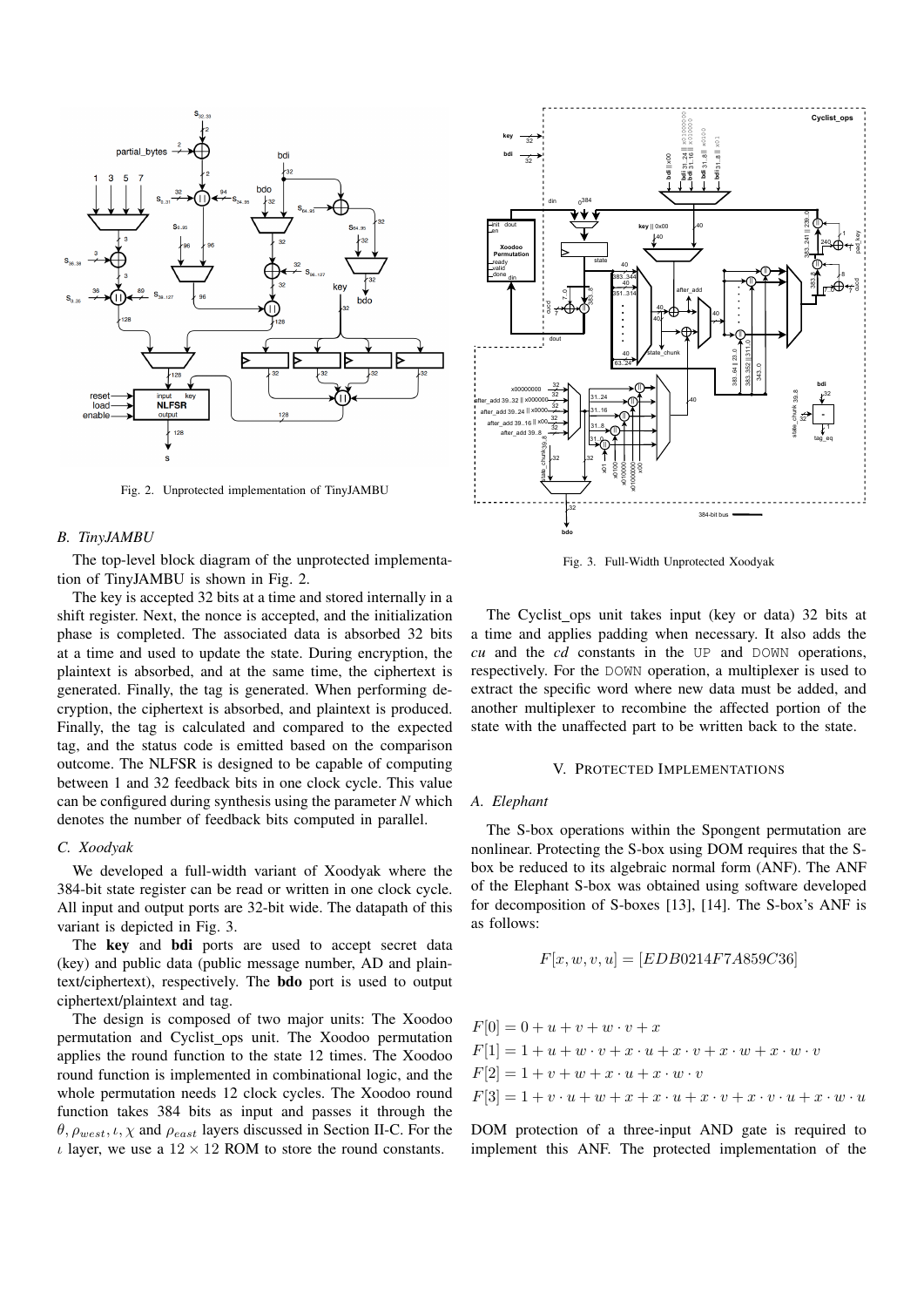three-input AND gate was derived as follows:

$$
x \cdot y \cdot z = (x_0 + x_1)(y_0 + y_1)(z_0 + z_1) =
$$
  
=  $(x_0y_0 + x_0y_1 + x_1y_0 + x_1y_1)(z_0 + z_1) =$   
=  $x_0y_0z_0 + x_0y_1z_0 + x_1y_0z_0 + x_1y_1z_0 +$   
 $x_0y_0z_1 + x_0y_1z_1 + x_1y_0z_1 + x_1y_1z_1$ 

The S-box's ANF requires five instances of two-input AND gates and three cases of three-input AND gates. With these gates, 14-bits of randomness are needed per S-box. The Spongent permutation requires 40 S-boxes and therefore 560-bits of random data per cycle. To determine the most efficient way to express the same logic, a Satisfiability Modulo Theories (SMT) solver was used to minimize the number of AND gates. The resulting expression is more complex but more efficient using only three two-input AND gates and two three-input AND gates. Due to the expression's complexity, bold text is added after each instance of an AND gate. The first number in the text represents the number of input bits to the AND gate, and the second number identifies the gate's uniqueness. This expression reduces the number of random bits required per S-box to nine and a total of 360-bits per cycle for the Spongent permutation.

$$
F[s3, s2, s1, s0] = [EDB0214F7A859C36]
$$

$$
F[0] = s0 + s3 + ((s1 + s2) \cdot s1)(2,1)
$$
  
\n
$$
F[1] = not(s0 + s1 + ((s1 + s2) \cdot s1)(2,1) + (s3 \cdot (s0 + s1) \cdot (s0 + s2))(3,1) +
$$
  
\n
$$
((s1 + s2) \cdot (s0 + s3) \cdot s3)(3,2)
$$
  
\n
$$
F[2] = not(s1 + s2 + ((s1 + s2) \cdot (s1 + s3))(2,2) +
$$
  
\n
$$
((s1 + s2) \cdot s1)(2,1) +
$$
  
\n
$$
(s3 \cdot (s0 + s1) \cdot (s0 + s2))(3,1) +
$$
  
\n
$$
((s1 + s2) \cdot (s0 + s3) \cdot s3)(3,2)
$$
  
\n
$$
F[3] = not(s0 + s2 + s3 + ((s1 + s2) \cdot (s1 + s3))(2,2) +
$$
  
\n
$$
((s0 + s3) \cdot (s0 + s1))(2,3) + ((s1 + s2) \cdot s1)(2,1) +
$$
  
\n
$$
((s1 + s2) \cdot (s0 + s3) \cdot s3)(3,2));
$$

#### *B. TinyJAMBU*

Building on the unprotected design described in Section IV-B, we developed a first-order SCA-resistant Tiny-JAMBU implementation using the DOM countermeasure. Fig. 4 depicts the datapath of the first-order protected design. The NLFSR pr unit is the protected version of the NLFSR used for the permutation. The state register is duplicated along with the logic needed to compute the feedback bits.

The rest of the datapath, which is responsible for implementing the mode of operation and performing data selection (multiplexing), FrameBits bit addition, etc., is denoted Tiny-JAMBU\_ops in Fig. 4. This component is duplicated twice, with each instance residing in a separate domain. Note that constants (FrameBits and partial block length) are added to the state only in Domain0 to avoid negating the operation.

The only nonlinear components in TinyJAMBU are the NAND gates in the NLFSR. We instantiate a first-order DOMdep multiplier instead of the AND gates in the protected design.



Fig. 4. Protected TinyJAMBU: Top-level Block Diagram



Fig. 5. Protected full-width implementation of Xoodyak – simplified block diagram

We utilized the DOM-dep multiplier [3] to avoid any leakage related to dependently shared variables. Since the multiplier is the only nonlinear part of the design, it is the only component not residing purely in a separate share domain. To turn the AND gates to NAND, we negate Domain0 output of each AND gate. Due to the mandatory synchronization registers in the DOMdep multiplier, the NLFSR takes two clock cycles to compute *N* feedback bits. This has the effect of doubling the number of clock cycles needed to perform the permutation. The rest of the NLFSR logic and the state are duplicated to process the two state shares.

#### *C. Xoodyak*

Based on the unprotected Xoodyak design discussed in Section IV-C, we developed a first-order SCA-protected design using the DOM countermeasure. We use the optional rdi port specified in the LWC API to provide the PRNG seed. The data is initially split into two shares and processed separately in two domains, *Domain0* and *Domain1*. A high-level block diagram of our protected designs is shown in Fig. 5.

The 384-bit state register and the Cyclist\_ops unit are duplicated with each instance existing in one domain. We do not perform constant addition in *Domain1*, i.e., the *cu* and *cd* constants are not added when performing the UP and DOWN operations, and the x01 padding is not performed.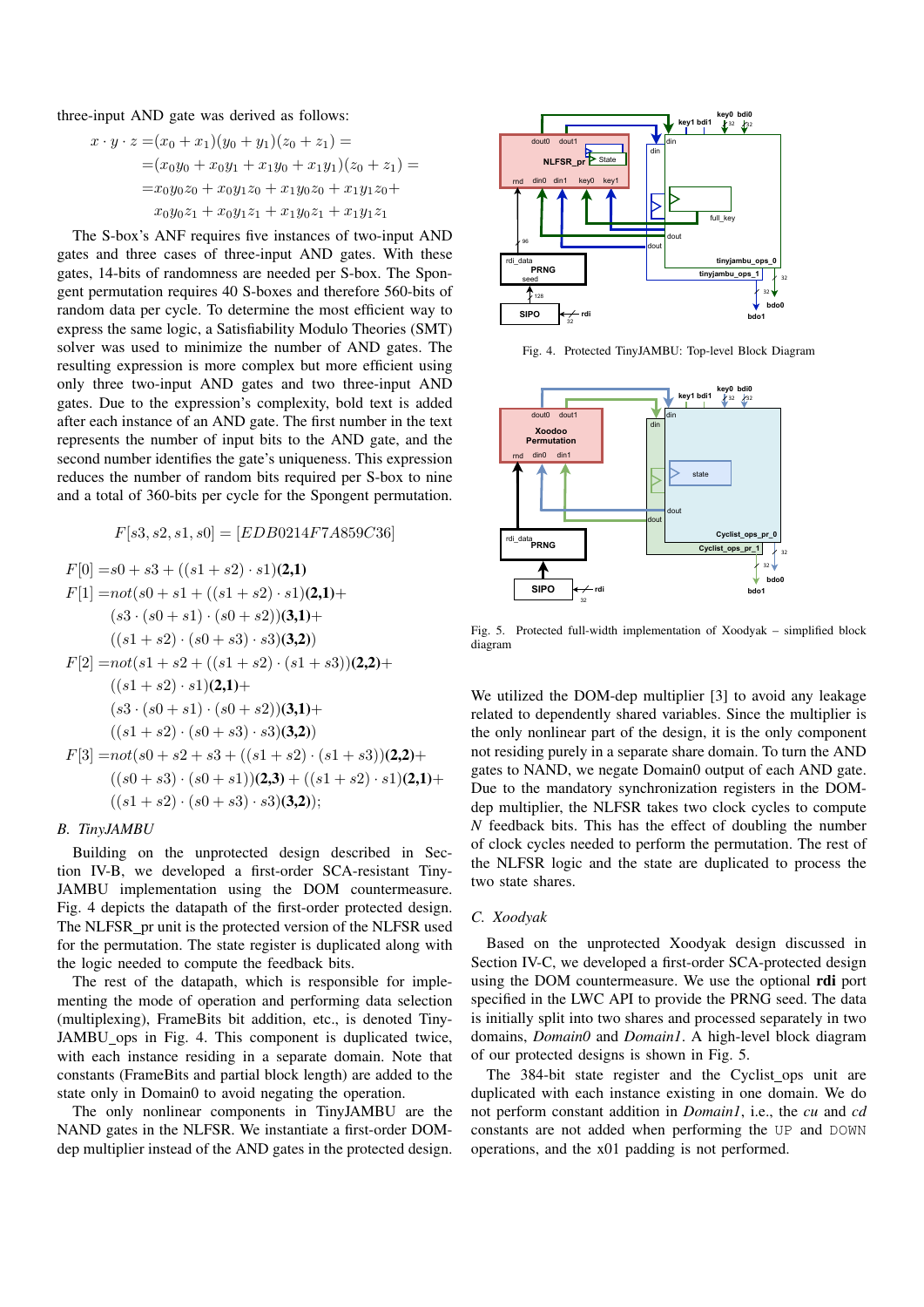The protected full-width Xoodoo round is shown in Fig. 6. This unit accepts two shares of input and produces two shares of output. The components  $\theta$ ,  $\rho_{east}$ , and  $\rho_{west}$  are linear operations. These operations are simply duplicated and operate on corresponding shares in *Domain0* and *Domain1* in parallel.

The nonlinear operation  $\chi$ , is the only place where data from *Domain0* and *Domain1* mix. To implement χ, we instantiate 384 DOM-protected AND gates, each taking two shared variables  $x$  and  $y$  along with one random bit. Each AND gate uses four registers. Two of these are required for synchronization, and the other two to fully pipeline the gate, as suggested in [3]. This method requires 384 bits of randomness per clock cycle. These bits are generated using a PRNG. The whole  $\chi$  operation is implemented in two pipeline stages. The permutation needs 13 clock cycles, compared to 12 cycles for the fully combinational Xoodoo round function used in the unprotected design due to the pipeline delay.



Fig. 6. Full-Width Protected Xoodoo Permutation

#### VI. LEAKAGE ASSESSMENT

We utilized the Test Vector Leakage Assessment (TVLA) methodology [15] to validate the first-order SCA resistance of our protected designs.

The Flexible Opensource workBench fOr Side-channel analysis (FOBOS) [16] platform was used with the NewAE CW305 SCA board, which is based on the Artix-7 FPGA. We ran the FPGA at 1.25 Mz and used a USB3-based oscilloscope (Picoscope 5000) to collect traces at a sampling rate of 125 MS/s.

TABLE I AREA AND THROUGHPUT ON XILINX ARTIX-7

| Design      | Area        |            | Freq.      | TР          | LUT   | ТP    |  |  |  |
|-------------|-------------|------------|------------|-------------|-------|-------|--|--|--|
|             | <b>LUTs</b> | <b>FFs</b> | <b>MHz</b> | <b>Mbps</b> | Ratio | Ratio |  |  |  |
| Unprotected |             |            |            |             |       |       |  |  |  |
| Elephant    | 1291        | 910        | 229        | 214.3       | 1.00  | 1.00  |  |  |  |
| TinyJAMBU   | 591         | 428        | 266        | 250.4       | 1.00  | 1.00  |  |  |  |
| Xoodyak     | 1808        | 851        | 170        | 1717.9      | 1.00  | 1.00  |  |  |  |
| Protected   |             |            |            |             |       |       |  |  |  |
| Elephant    | 5451        | 2970       | 200        | 93.5        | 4.22  | 0.43  |  |  |  |
| TinyJAMBU   | 1267        | 1271       | 247        | 119.8       | 2.14  | 0.48  |  |  |  |
| Xoodyak     | 6431        | 4210       | 158        | 891.4       | 4.02  | 0.42  |  |  |  |

The TVLA results for the unprotected variants of Elephant, TinyJAMBU, and Xoodyak are shown in Fig. 7. In all cases, the t-value exceeds the threshold, which indicates information leakage as expected. On the other hand, the TVLA of the protected variants, illustrated in Fig. 8 shows no observable leakage even when processing 1 million traces, validating the effectiveness of the applied countermeasures.

# VII. COST OF PROTECTION

It is expected that protection against side-channel analysis will come at a price in the area, throughput, power consumption, and energy per bit. Quantifying this cost is critical for a fair evaluation of candidates since the cost of protection varies among candidates.

Benchmarking results for area and throughput of the protected designs are summarized in Table I, and the results for average power and energy per bit are reported in Table II.

The throughput of protected designs decreases by factors greater than 2. For Elephant and TinyJAMBU, the reduction by this factor happens because the permutation requires twice as many clock cycles to complete. Xoodyak's reduction is because the protected implementation operates at a lower max frequency, requires an additional clock cycle to complete the permutation, and is slowed down by the need to load all shares serially. The time to load the shares has less impact for the remaining candidates since the permutation takes significantly more cycles than the time to load shares.

Due to the small size of the non-linearity, the cost of protecting TinyJAMBU is the lowest among the investigated three algorithms. For example, the area of the protected TinyJAMBU is only  $2.14\times$  the area of the unprotected baseline variant. Notably, the control logic and constant additions in the datapath are not duplicated in the protected design. For Xoodyak and Elephant, the same factor exceeds 4.

The estimated energy-per-bit of both the protected and unprotected implementations is reported in Table II.

The average power and energy per bit (E/bit) estimations were performed using Xeda [17], which provides an abstraction layer to run flows on different Electronic Design Automation (EDA) tools. For result accuracy, we performed vector-based estimation, and the Switching Activity Interchange Format (SAIF) files were generated while encrypting 1536 bytes of plaintext using post-route timing simulation. Average dynamic power has been estimated at 75 MHz.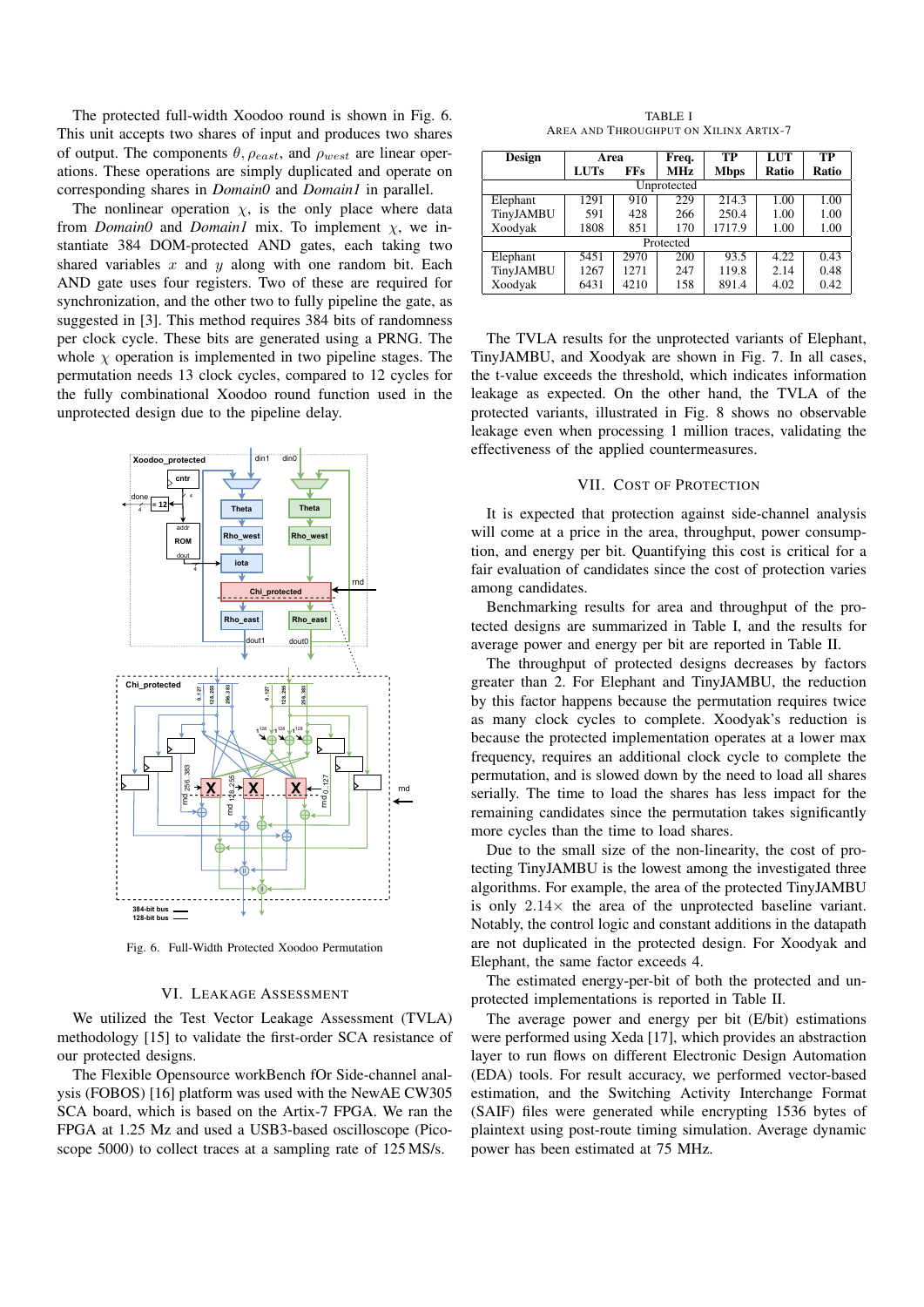

Fig. 7. TVLA Results for Unprotected Designs (10,000 traces). From left to right: Elephant, TinyJAMBU and Xoodyak



Fig. 8. TVLA Results for Protected Designs (1 million traces) From left to right: Elephant, TinyJAMBU and Xoodyak

TABLE II ESTIMATED AVERAGE POWER, THROUGHPUT, AND ENERGY-PER-BIT ON XILINX ARTIX-7 (AT 75 MHZ)

| Design      | Total        | <b>Total</b> | TP          | $E/b$ it | E/bit |  |  |  |  |
|-------------|--------------|--------------|-------------|----------|-------|--|--|--|--|
|             | <b>Power</b> | Power        | @75MHz      | n.J/bit  | Ratio |  |  |  |  |
|             | mW           | Ratio        | <b>Mbps</b> |          | Ratio |  |  |  |  |
| Unprotected |              |              |             |          |       |  |  |  |  |
| Elephant    | 167          | 1.00         | 70.2        | 2.3      | 1.00  |  |  |  |  |
| TinyJAMBU   | 68           | 1.00         | 70.6        | 1.0      | 1.00  |  |  |  |  |
| Xoodyak     | 179          | 1.00         | 757.9       | 0.4      | 1.00  |  |  |  |  |
| Protected   |              |              |             |          |       |  |  |  |  |
| Elephant    | 205          | 1.22         | 35.1        | 5.8      | 2.52  |  |  |  |  |
| TinyJAMBU   | 127          | 1.87         | 36.4        | 3.5      | 3.50  |  |  |  |  |
| Xoodyak     | 309          | 1.73         | 423.2       | 0.7      | 1.75  |  |  |  |  |

The protected Xoodyak implementation is  $5\times$  more efficient than that of TinyJAMBU and  $8 \times$  more efficient than that of Elephant. This difference comes primarily from processing more bits per clock cycle.

# VIII. CONCLUSIONS AND FUTURE WORK

We developed and compared SCA-protected implementations of three finalists in the NIST LWC standardization process. To the best of our knowledge, we present the first protected hardware implementations for Xoodyak and Elephant. The protection overhead is similar for all three algorithms in terms of throughput at the maximum clock frequency. TinyJAMBU excels in area and power in terms of absolute values, while Xoodyak is the best in terms of throughput and energy per bit. Elephant is not the best of three in any category. It is much bigger than TinyJAMBU in terms of area, much slower than Xoodyak in terms of throughput, and the least efficient of all three algorithms in terms of energy per bit.

Extending protections to a higher order and investigating other protection methods are interesting topics for future research.

#### **REFERENCES**

- [1] NIST, "Recommendation for Block Cipher Modes of Operation: GCM and GMAC, https://nvlpubs.nist.gov/nistpubs/Legacy/SP/nistspecialpublication800- 38d.pdf, Nov. 2007.
- [2] P. Kocher, J. Jaffe, and B. Jun, "Diferential Power Analysis," in *CRYPTO '99 - 19th International Conference on Cryptology*, Santa Barbara, CA, Aug. 1999.
- [3] H. Gross, S. Mangard, and T. Korak, "Domain-Oriented Masking: Compact Masked Hardware Implementations with Arbitrary Protection Order," Cryptology ePrint Archive 2016/486, Nov. 2016.
- [4] S. Belaïd, P.-É. Dagand, D. Mercadier, M. Rivain, and R. Wintersdorff. "Tornado: Automatic Generation of Probing-Secure Masked Bitsliced Implementations," in *Advances in Cryptology – EUROCRYPT 2020*, vol. 12107. Cham: Springer International Publishing, 2020, pp. 311–341.
- [5] A. Abdulgadir, S. Lin, F. Farahmand, J.-P. Kaps, and K. Gaj, "Side-Channel Resistant Implementations of a Novel Lightweight Authenticated Cipher with Application to Hardware Security," in *Proceedings of the 2019 on Great Lakes Symposium on VLSI - GLSVLSI '21*, Virtual, Jun. 2021, p. 6.
- [6] F. Coleman, B. Rezvani, S. Sachin, and W. Diehl, "Side Channel Resistance at a Cost: A Comparison of ARX-based Authenticated Encryption," in *2020 30th International Conference on Field-Programmable Logic and Applications (FPL)*. Gothenburg, Sweden: IEEE, Aug. 2020.
- [7] T. Beyne, Y. L. Chen, C. Dobraunig, and B. Mennink, "Elephant v1.1," p. 48, 2019.
- [8] H. Wu and T. Huang, "TinyJAMBU: A Family of Lightweight Authenticated Encryption Algorithms," *Submission to the NIST Lightweight Cryptography Standardization Process*, Mar. 2019.
- [9] J. Daemen, S. Hoffert, M. Peeters, G. V. Assche, and R. V. Keer, "Xoodyak, a lightweight cryptographic scheme," Submission to the NIST Lightweight Cryptography Process, 2019.
- [10] J.-P. Kaps, W. Diehl, M. Tempelmeier, E. Homsirikamol, and K. Gai, "Hardware API for Lightweight Cryptography," GMU, Fairfax, VA, GMU Report, Oct. 2019.
- [11] C. De Canniere and B. Preneel, "TRIVIUM Specifications," Tech. Rep., 2005.
- [12] F. Farahmand, A. Ferozpuri, W. Diehl, and K. Gaj, "Minerva: Automated hardware optimization tool," in *2017 International Conference on ReCon-Figurable Computing and FPGAs, ReConFig 2017*. Cancun: IEEE, Dec. 2017, pp. 1–8.
- [13] B. Bilgin, S. Nikova, V. Nikov, and V. Rijmen, "TI toolkit." [Online]. Available: http://homes.esat.kuleuven.be/snikova/ti\_tools.html